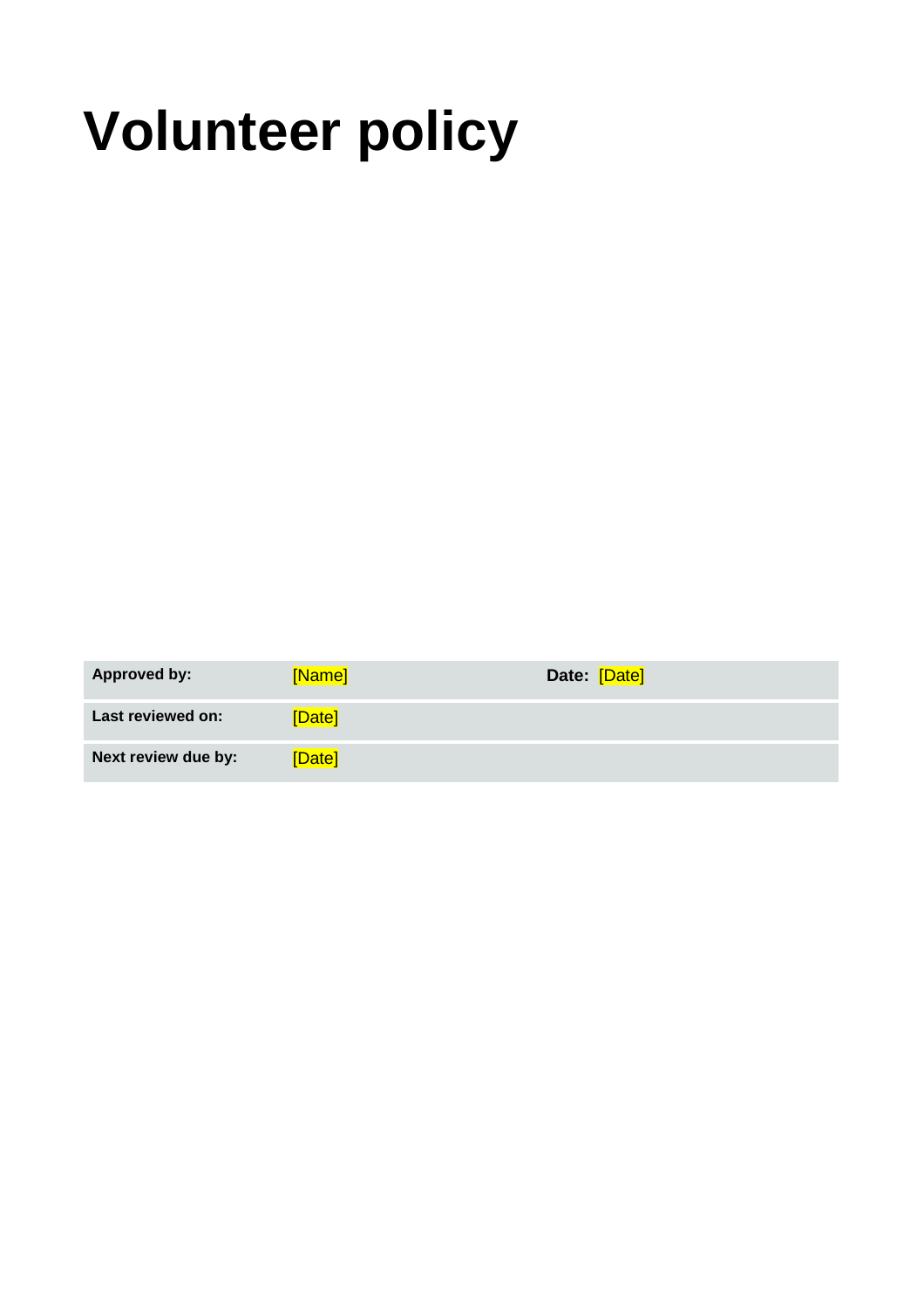# **1. Introduction and aims**

We believe that volunteers provide a valuable contribution to the school's work, and that they enrich the school through the breadth of their knowledge and experience.

We are committed to using volunteers in a way that supports the school's strategic aims and vision, as well as its development plan.

The aim of the volunteer policy is to:

- Encourage the wider community to engage with the school, thereby enhancing the curriculum, raising achievement and promoting community cohesion
- Ensure that volunteers support the school's vision and values, and adhere to our policies
- Provide staff, volunteers and parents with clear expectations and guidelines
- Set a clear, fair process for recruiting and managing volunteers

This policy has been developed in line with the Department for Education's statutory safeguarding guidance, *[Keeping Children Safe in Education.](https://www.gov.uk/government/publications/keeping-children-safe-in-education--2)* 

#### **2. How we use volunteers**

At our school, volunteers may:

- **>** Hear children read
- Accompany school visits
- Work with individual children
- Work with small groups of children
- Support specific curriculum areas, such as ICT, foreign languages or art
- Work in the school library

#### Volunteers may be:

- Members of the governing board
- **>** Parents and carers
- > Former pupils
- > Students on work experience
- > Local residents
- **>** Friends of the school
- **>** Local clergy or members of the congregation

Members of the governing board working at the school in their capacity as governors (for instance, conducting school monitoring visits or attending meetings), are not covered by this policy. They are covered by our governor code of conduct.

#### **3. How to apply to volunteer**

Potential volunteers should email the school office to express an interest in volunteering [\(office@stfrancispri.org\)](mailto:office@stfrancispri.org). **If the potential volunteer has been asked to apply by a member of staff they should include these details in the initial email.**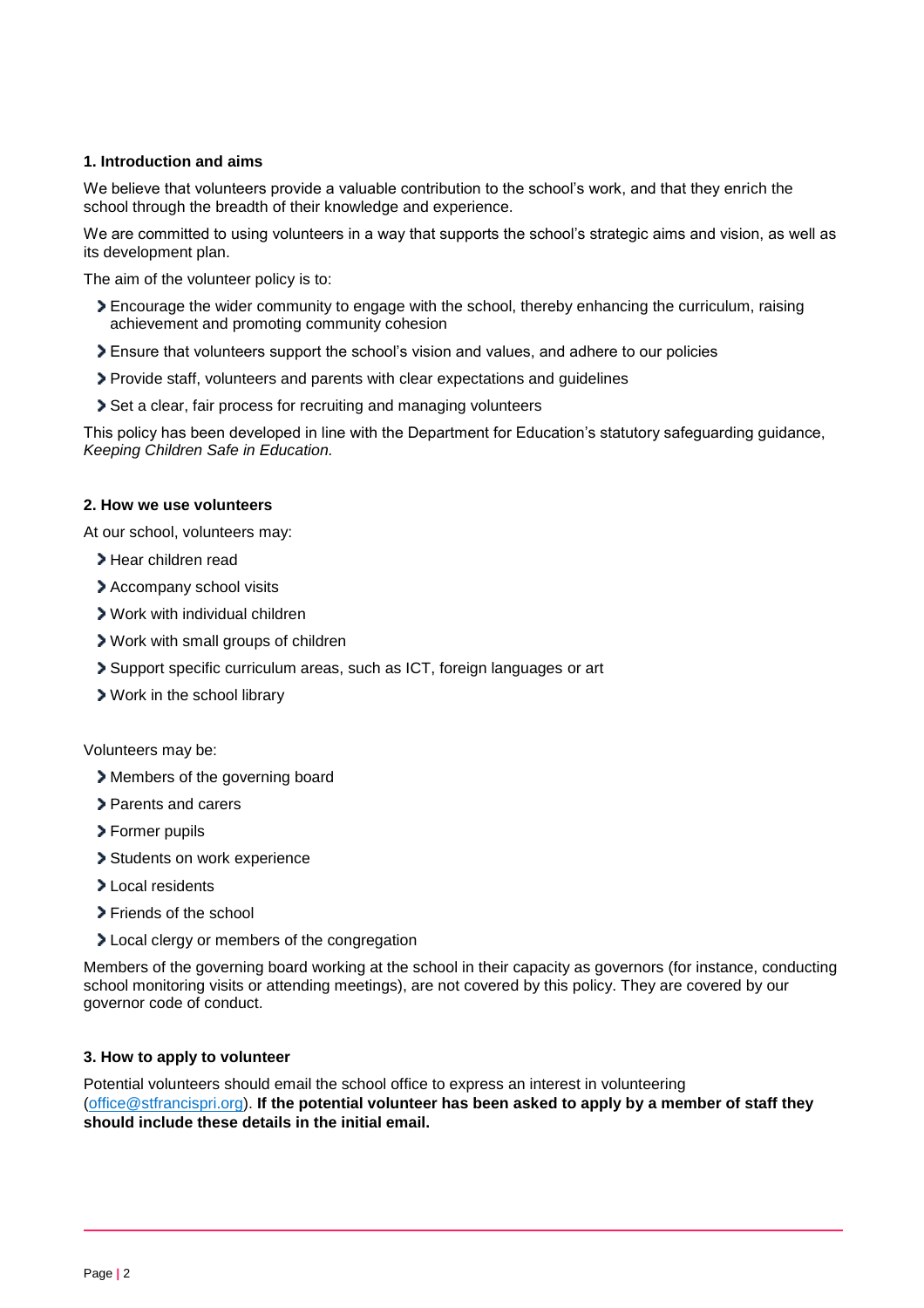Volunteers will then be asked to complete an application form which will include consent to request references and to carry out a DBS (Disclosure and Barring Service) check.

#### **4. Appointment of volunteers**

Volunteers are appointed by the head teacher.

Intake of new volunteers can take up to 6 weeks and is dependent on the candidate and available spaces within the school.

All appointments are conditional upon the completion of an enhanced DBS check (if appropriate) and other appropriate safeguarding and recruitment checks, and relevant training.

The headteacher reserves the right to terminate a placement at any time.

Enhanced DBS checks for volunteers working in the school through other organisations will be conducted by the relevant organisation. The school will ask for photo ID and sight of the DBS certificate before the volunteer works at the school.

### **5. Safeguarding**

Safeguarding our pupils is of paramount importance, and our volunteers must share our commitment to child protection.

To ensure we're upholding our responsibility to keep our pupils safe, we will:

- Conduct enhanced DBS checks on volunteers who:
	- Work regularly at the school
	- Work one-on-one with pupils unsupervised
	- Work with groups of pupils unsupervised
	- Supervise or accompany groups of pupils on overnight residential visits
- Consider the results of any DBS checks that return with unspent and spent listed convictions, and assess these on a case-by-case basis, with regard given to the nature of the conviction and the nature of the work the volunteer will be involved in
- Provide safeguarding training to all volunteers **prior** to them beginning work at the school, including ensuring that they have read and understood part 1 of Keeping Children Safe in Education
- Require volunteers to agree and adhere to our code of conduct (see appendix 2) and to read, and adhere to, the school's policies on:
	- Safeguarding
	- Use of mobile phones
	- ICT and internet acceptable use
	- Online safety
	- Behaviour
- Ensure that volunteers without an enhanced DBS check are always supervised, and are never left alone with pupils
- Conduct a risk assessment to determine whether a volunteer who isn't working in regulated activity needs an enhanced DBS check. The risk assessment will consider:
	- The nature of the work they will be doing
	- What we know about them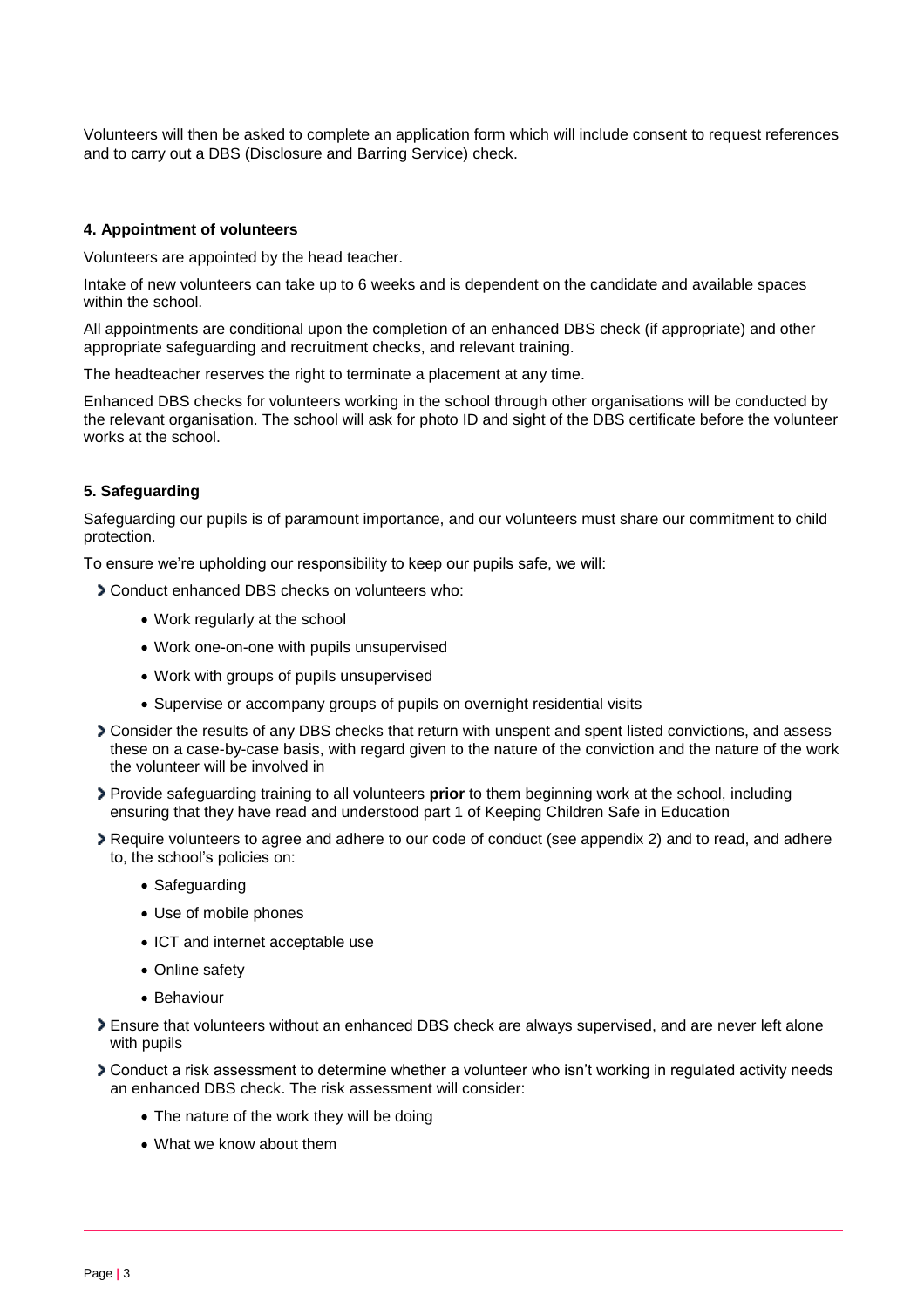- References from employers or other voluntary roles
- Whether the role is eligible for an enhanced DBS check.

Details of all volunteers will be added to a school-held data base and those with DBS certificates added to the single central record.

Require volunteers at least annually to sign a Safeguarding Declaration which confirms that nothing regarding their circumstances has changed since their last declaration.

### **6. Induction and training**

Volunteers must complete appropriate training prior to beginning work at the school.

Training requirements will be determined by the headteacher or the appropriate member of staff.

**All volunteers** must have basic safeguarding training. Other training requirements will be based on the nature of the work the volunteer will be doing.

# **7. Confidentiality**

Information about pupils, parents and staff is confidential. Volunteers are not permitted to discuss issues related to pupils, parents or staff with those outside of the organisation.

If volunteers have concerns, they should raise these with the appropriate member of staff. They should not discuss them with pupils or parents.

If concerns relate to safeguarding, volunteers must follow the guidance in our child protection and safeguarding policy, and inform the designated safeguarding lead. If the concern relates to the designated safeguarding lead, the chair of governors must be informed.

If concerns are related to whistle-blowing, volunteers must follow the guidance in our whistle-blowing policy.

# **8. Conduct of volunteers**

Volunteers must comply with the volunteer code of conduct (see Appendix 2 below)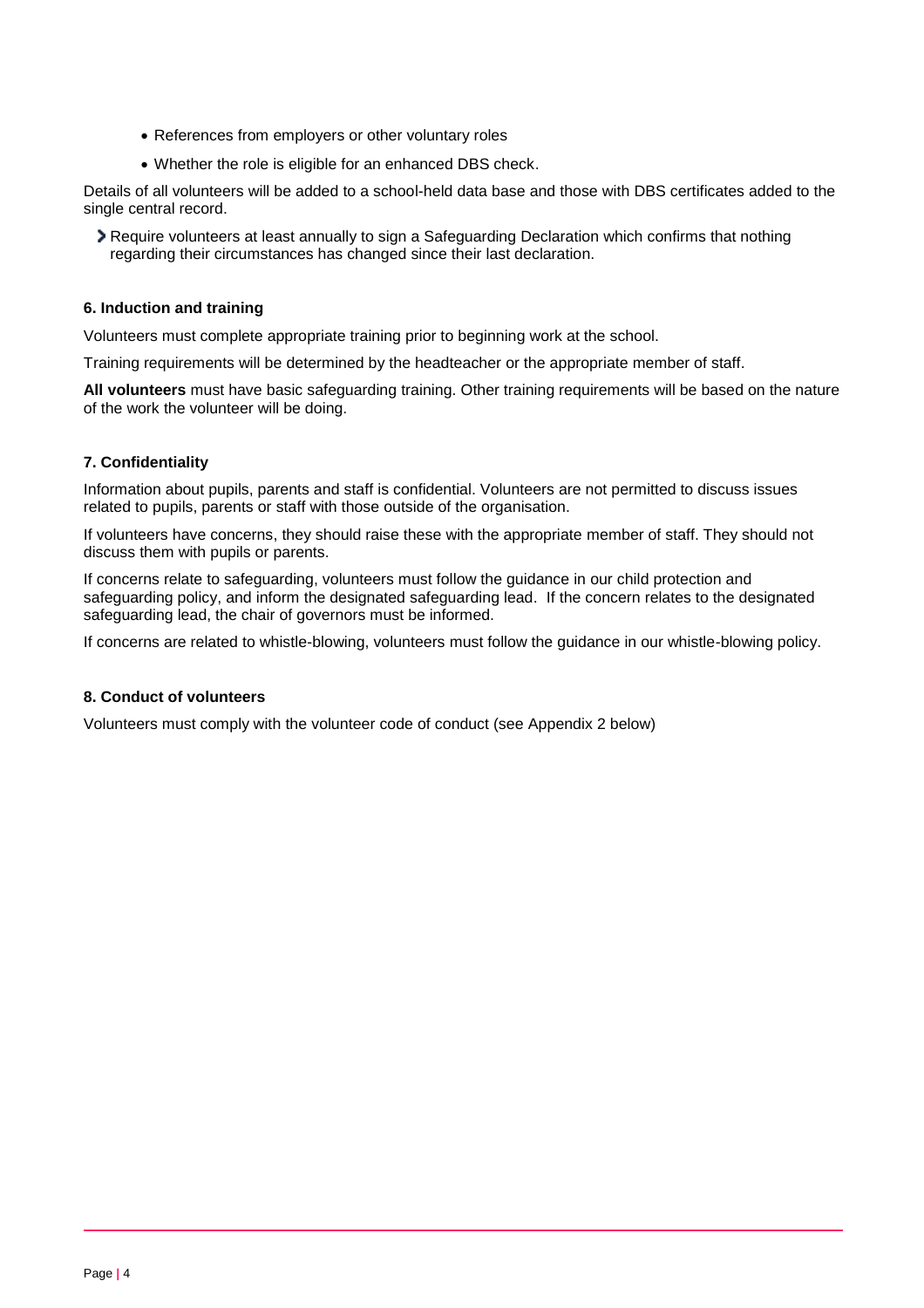# **Appendix 1: volunteer application form**

Complete the application form in full.

Please note that the school may not be able to accommodate all preferences.

#### **Data protection notice**

Throughout this form, we ask for some personal data about you. We'll only use this data in line with data protection legislation and process your data for one or more of the following reasons permitted in law:

- You've given us your consent
- We must process it to comply with our legal obligations

| <b>Personal details</b> |  |  |
|-------------------------|--|--|
| Name:                   |  |  |
| Date of birth:          |  |  |
| Gender:                 |  |  |
| Telephone number:       |  |  |
| <b>Email address:</b>   |  |  |
| Home address:           |  |  |

#### **Disclosure and Barring Service (DBS) information**

The school is legally obligated to process an enhanced Disclosure and Barring Service (DBS) check before making appointments to relevant posts.

The enhanced DBS check will reveal both spent and unspent convictions, cautions, reprimands and final warnings, and any other information held by local police that's considered relevant to the role. Any information that is "protected" under the Rehabilitation of Offenders Act 1974 (Exceptions) Order 1975 will not appear on a DBS certificate.

Volunteers working in regulated activity will also require a barred list check.

Any data processed as part of the DBS check will be processed in accordance with data protection regulations and the school's privacy notice.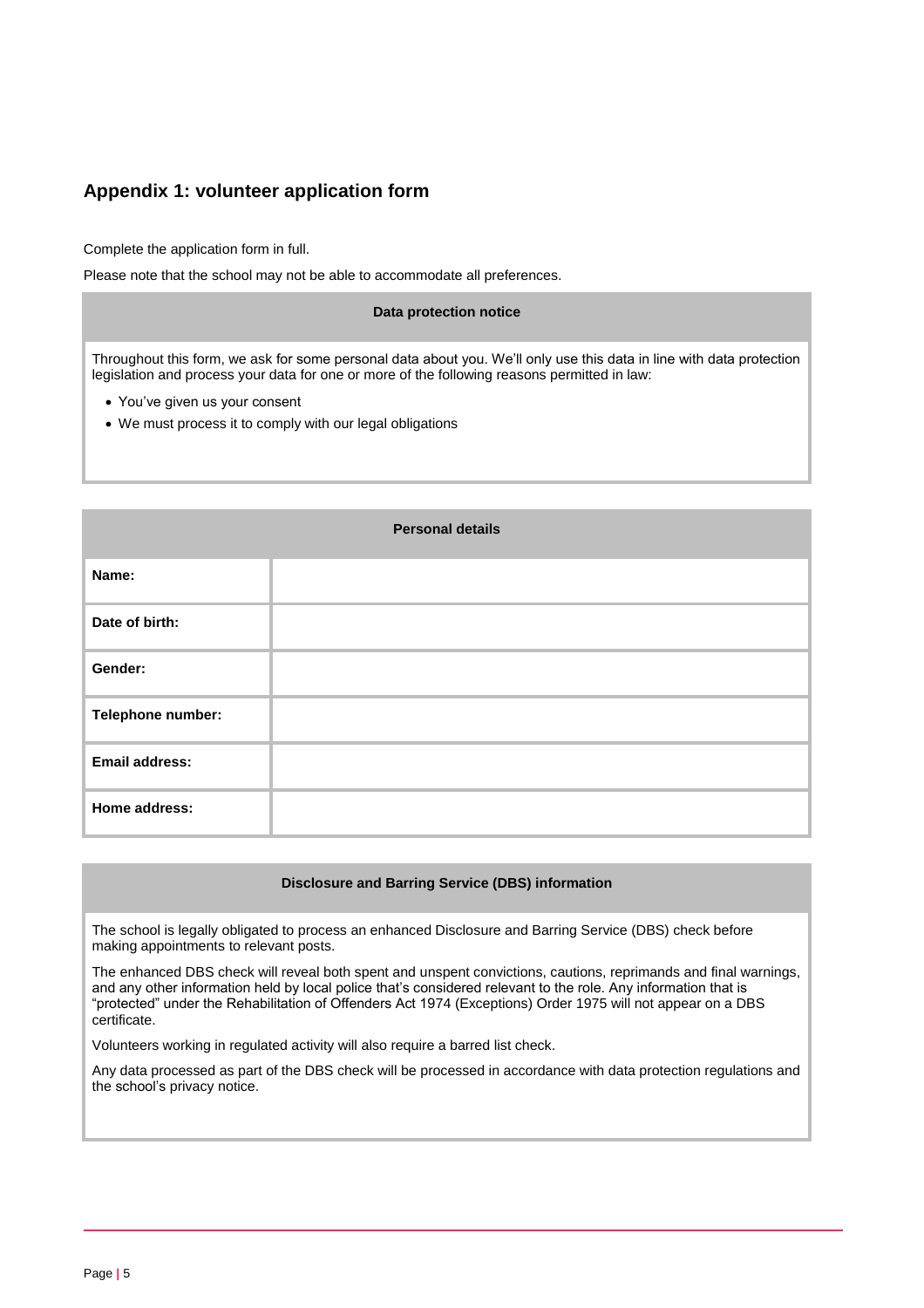| Do you have a DBS<br>check? (please circle)                   | Yes/No                                                                         |
|---------------------------------------------------------------|--------------------------------------------------------------------------------|
| If yes, what type of check<br>do you have? (please<br>circle) | Enhanced DBS / Enhanced DBS with barred list information<br>DBS update service |
| Date of check:                                                |                                                                                |
| Certificate number:                                           |                                                                                |

| <b>Availability</b>  |                                       |                |           |                 |        |
|----------------------|---------------------------------------|----------------|-----------|-----------------|--------|
|                      | <b>Monday</b>                         | <b>Tuesday</b> | Wednesday | <b>Thursday</b> | Friday |
| AM                   |                                       |                |           |                 |        |
| <b>PM</b>            |                                       |                |           |                 |        |
| <b>Before school</b> |                                       |                |           |                 |        |
| After school         |                                       |                |           |                 |        |
| <b>Lunchtimes</b>    |                                       |                |           |                 |        |
| volunteer?           | How many hours per week/month can you |                |           |                 |        |
|                      | Can you commit to at least 1 term?    |                |           |                 |        |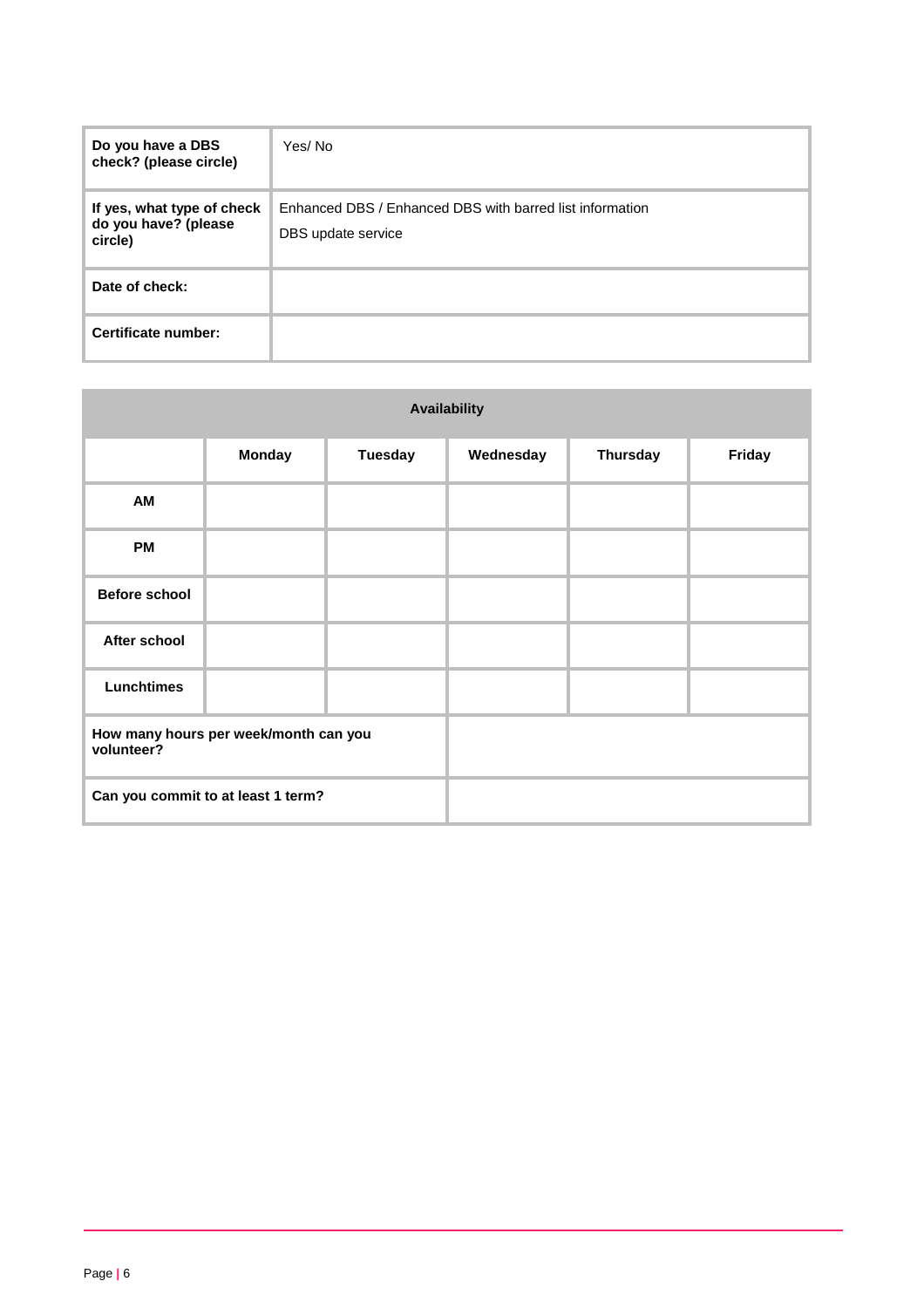**Experience and qualifications Do you have experience working as a volunteer, especially with children? If yes, please include details in the box below. Why would you like to volunteer at St Francis' School? Do you have any particular skills, employment experience or hobbies you would like to share with the school? (For example, languages spoken, sports, scouting, etc)**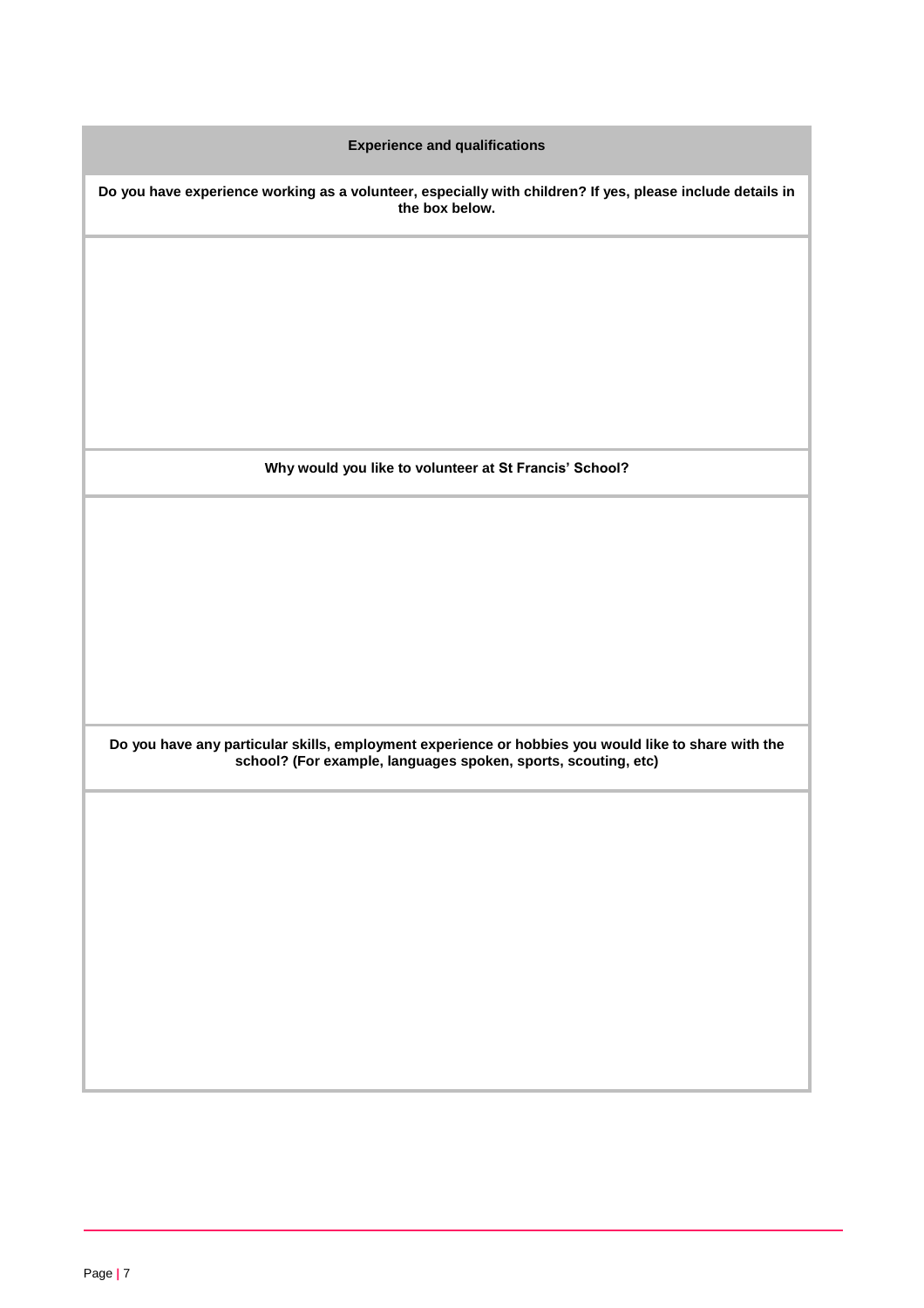# **Do you have any relevant qualifications?**

| <b>Preferences</b>                                            |  |  |
|---------------------------------------------------------------|--|--|
| What age group would you prefer to work with?                 |  |  |
| Would you prefer to work one-on-one or with a small<br>group? |  |  |

| <b>References</b>                                                                                                                                                                                    |                      |
|------------------------------------------------------------------------------------------------------------------------------------------------------------------------------------------------------|----------------------|
| Your placement as a volunteer may be subject to satisfactory references. Please give the details of two<br>referees who can comment on your suitability (e.g. employers, colleagues, teachers, etc). |                      |
| Name:                                                                                                                                                                                                | Name:                |
| <b>Relationship to you:</b>                                                                                                                                                                          | Relationship to you: |
| Address:                                                                                                                                                                                             | Address:             |
| Telephone number:                                                                                                                                                                                    | Telephone number:    |
| Email address:                                                                                                                                                                                       | Email address:       |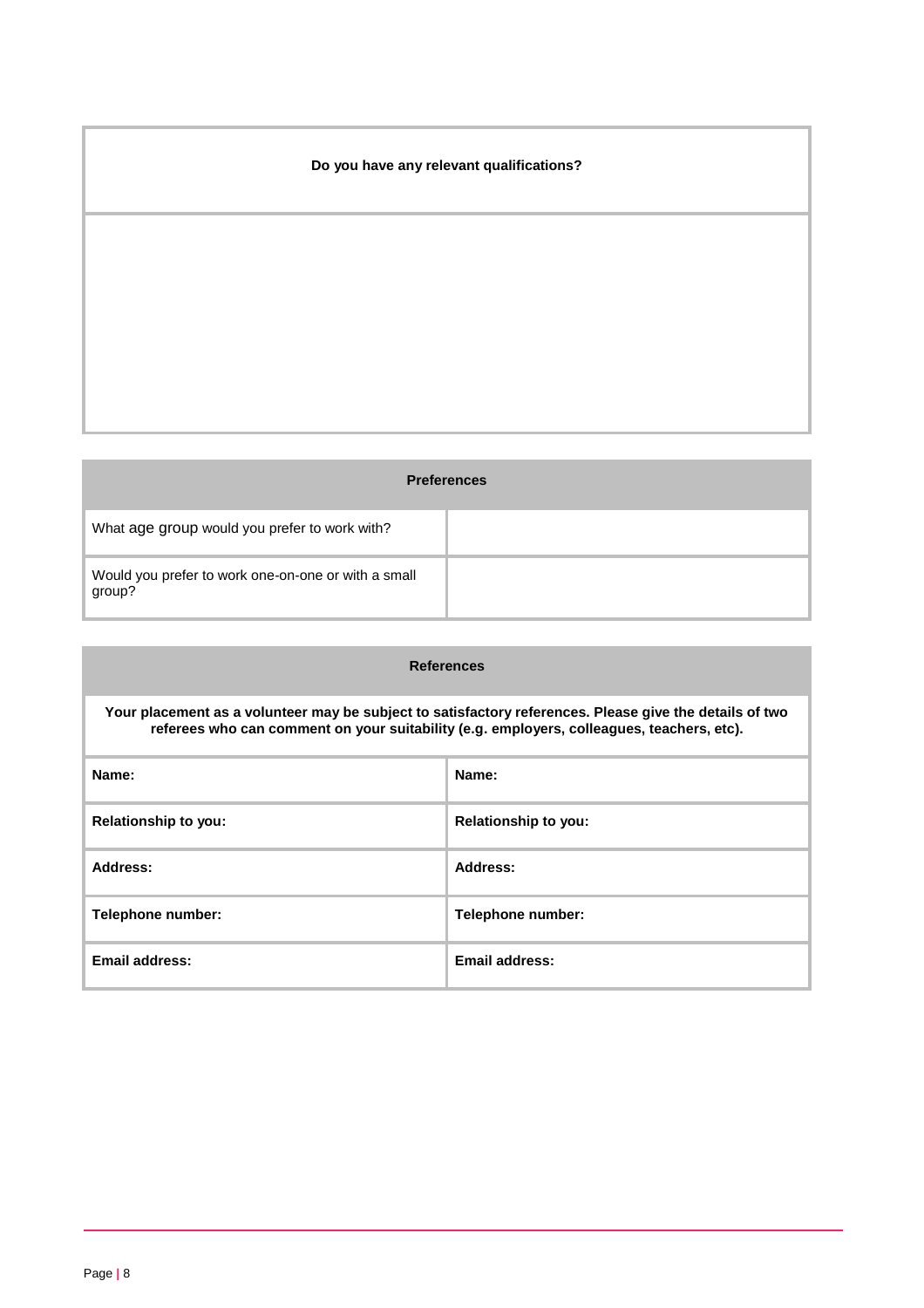# **Disability and accessibility**

The school is committed to ensuring that applicants with disabilities or impairments receive equal opportunities and treatment.

If you have a disability or impairment, and would like us to make adjustments or arrangements to assist you, please state the arrangements you require:

# **Authorisation**

I am satisfied that, having undergone the necessary checks, this volunteer is suitable to work at St Francis' Catholic Primary School:

DBS Required: Yes / No

Signed:

Date:

| DBS Completed (if applicable) |  |
|-------------------------------|--|
| Date:                         |  |
| SBM:                          |  |
|                               |  |
|                               |  |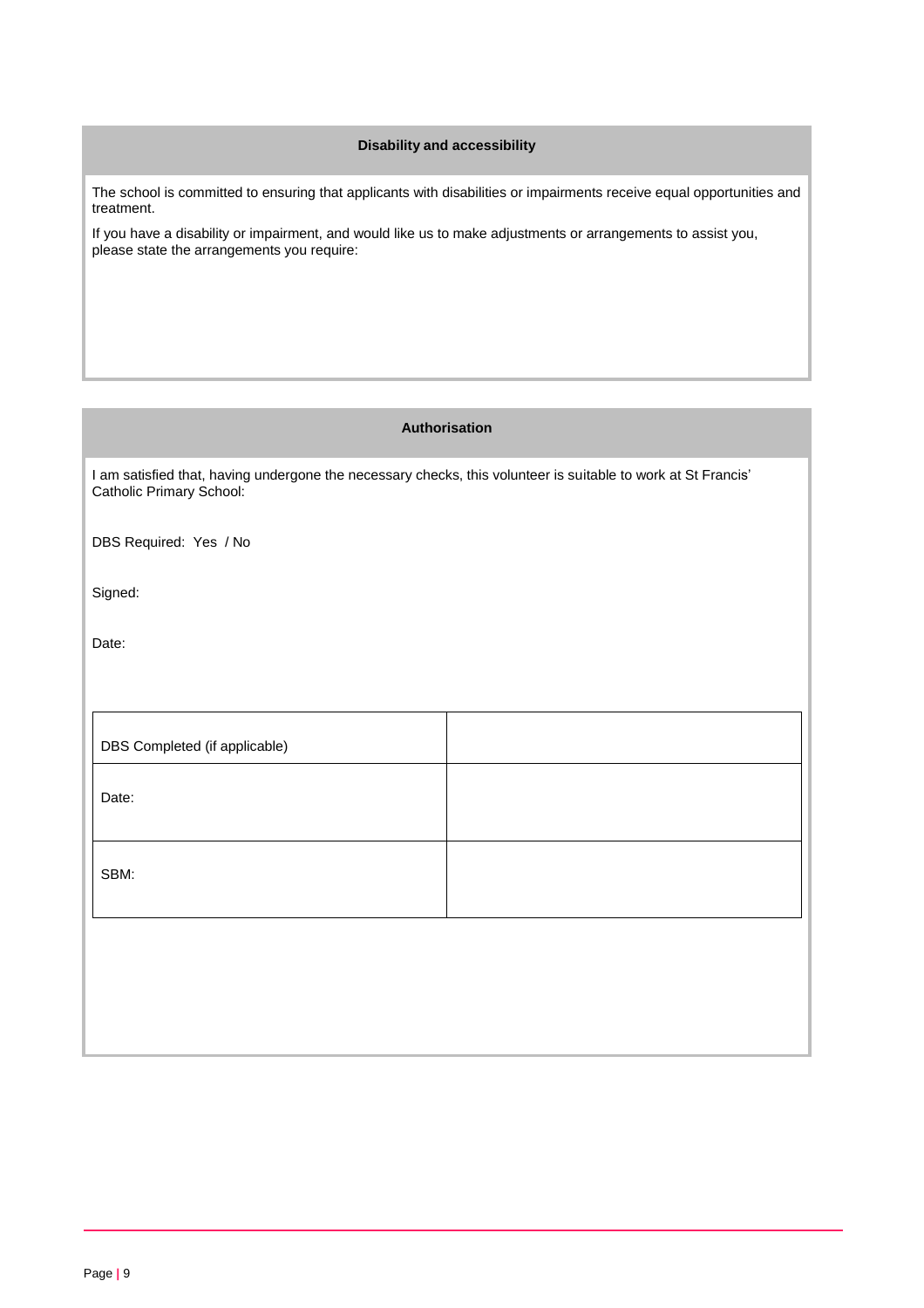# **Appendix 2: code of conduct for volunteers**

## **Code of conduct for volunteers**

By signing this form, volunteers agree to the following:

# **1. School rules and policies**

- 1.1.Volunteers will follow all school rules and policies, including those on:
	- 1.1.1.Child protection
	- 1.1.2. E-Safety
	- 1.1.3.Mobile phones
	- 1.1.4.Data protection
	- 1.1.5.Health and safety
	- 1.1.6.Equality
	- 1.1.7.Whistle-blowing
	- 1.1.8.Behaviour

1.2. Copies of the school policies are available online or from the school office

#### **2. Professional conduct**

- 2.1.Volunteers must accept and follow instructions provided by supervisors, and ask for guidance or clarification if required. Questions can be directed to the supervising member of staff.
- 2.2.Behaviour management is the responsibility of school staff. If volunteers witness behaviour that is in breach of the school's behaviour policy, or are struggling to manage the behaviour of pupils with whom they're working, they should alert the class teacher immediately. Volunteers should not attempt to reprimand pupils or issue sanctions.
- 2.3.Volunteers must conduct themselves in a professional manner at all times. This includes:
	- 2.3.1.Dressing in a way that is professional and appropriate to the work they are doing
	- 2.3.2.Refraining from using inappropriate language
	- 2.3.3.Setting an example for pupils by acting in a way that reflects the school's ethos and values
	- 2.3.4.Behaving in a way that is appropriate for the role they are undertaking
	- 2.3.5.Ensuring that comments, including those made on social media, do not bring the school into disrepute
- 2.4.Volunteers must not accept gifts from, or give gifts to, pupils. The exception is small tokens, such as those exchanged during the holidays or as a way of saying "thank you".
- 2.5.Volunteers must not transport pupils in their own cars unless specific arrangements have been made with the school, and the pupil's parents have consented.
- 2.6.Parent volunteers with children at the school must not act in a way that favours their own child, and should not approach their child unnecessarily during the school day (for instance, during break times). They may not use their time as a volunteer to discuss their child's education with school staff.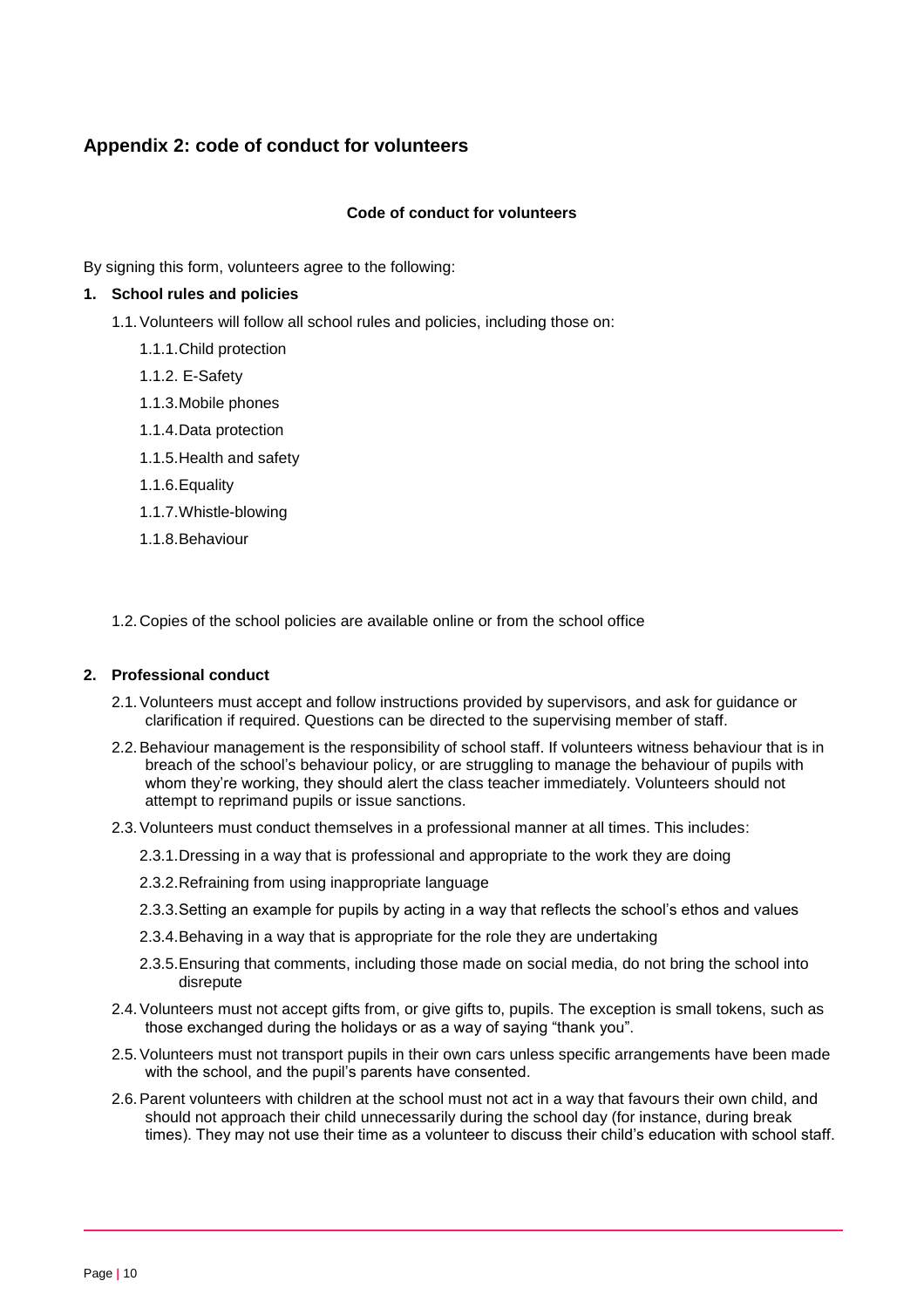2.7. If a volunteer is unable to come to school when they are expected/scheduled to be in, they must contact the school office as soon as possible. Inconsistent attendance may result in the placement being reviewed or terminated.

# **3. Safeguarding**

- 3.1.Volunteers must be familiar with, and adhere to, the school's safeguarding policy. Safeguarding training will be provided to all volunteers before they begin their placement.
- 3.2. If volunteers have concerns about the welfare of a child, or if a child makes a disclosure, they should speak directly to the designated safeguarding lead (DSL) or deputy DSL. The DSL is Catherine Hunt and the deputies are Simon Groves and Debbie Galey.
- 3.3.Volunteers should refrain from physical contact with pupils, and should use their judgement to determine when physical contact is appropriate. If physical contact with pupils is required, volunteers should ask for a pupil's consent before touching them.
- 3.4.Volunteers must not form personal relationships with pupils, either inside or outside of school, with whom they do not already have a personal relationship. This includes:
	- 3.4.1.Exchanging contact information
	- 3.4.2.Making contact with pupils outside of school, including on social media
	- 3.4.3.Arranging to meet pupils outside of school
	- 3.4.4.Alerting the DSL if a pupil develops an infatuation with them
- 3.5.Volunteers should not take or share photos of pupils unless instructed to do so by their supervisor.

#### **4. Health and safety**

- 4.1.Volunteers must abide by the school's health and safety and first aid policies. Volunteers are not to administer first aid, except in an emergency where none of the designated first aiders are available.
- 4.2.Volunteers must be familiar with the school's fire safety and emergency evacuation procedures.
- 4.3.Volunteers must sign in and sign out at the beginning and end of every visit, and must wear a visitor badge at all times.

#### **5. Confidentiality**

5.1. Information about pupils, parents and staff at the school is confidential, and should not be shared with anyone else. Volunteers shouldn't discuss pupils with parents or other children. If parents approach volunteers for information, they should be directed to speak to a class teacher or the head teacher.

Failure to adhere to this code of conduct may result in the termination of the placement. In more serious cases, misconduct will be treated in line with the school's staff disciplinary procedures.

Signature of volunteer: \_\_\_\_\_\_\_\_\_\_\_\_\_\_\_\_\_\_\_\_\_\_\_\_\_\_\_\_

Date:

NB please give a copy of the signed document to the volunteer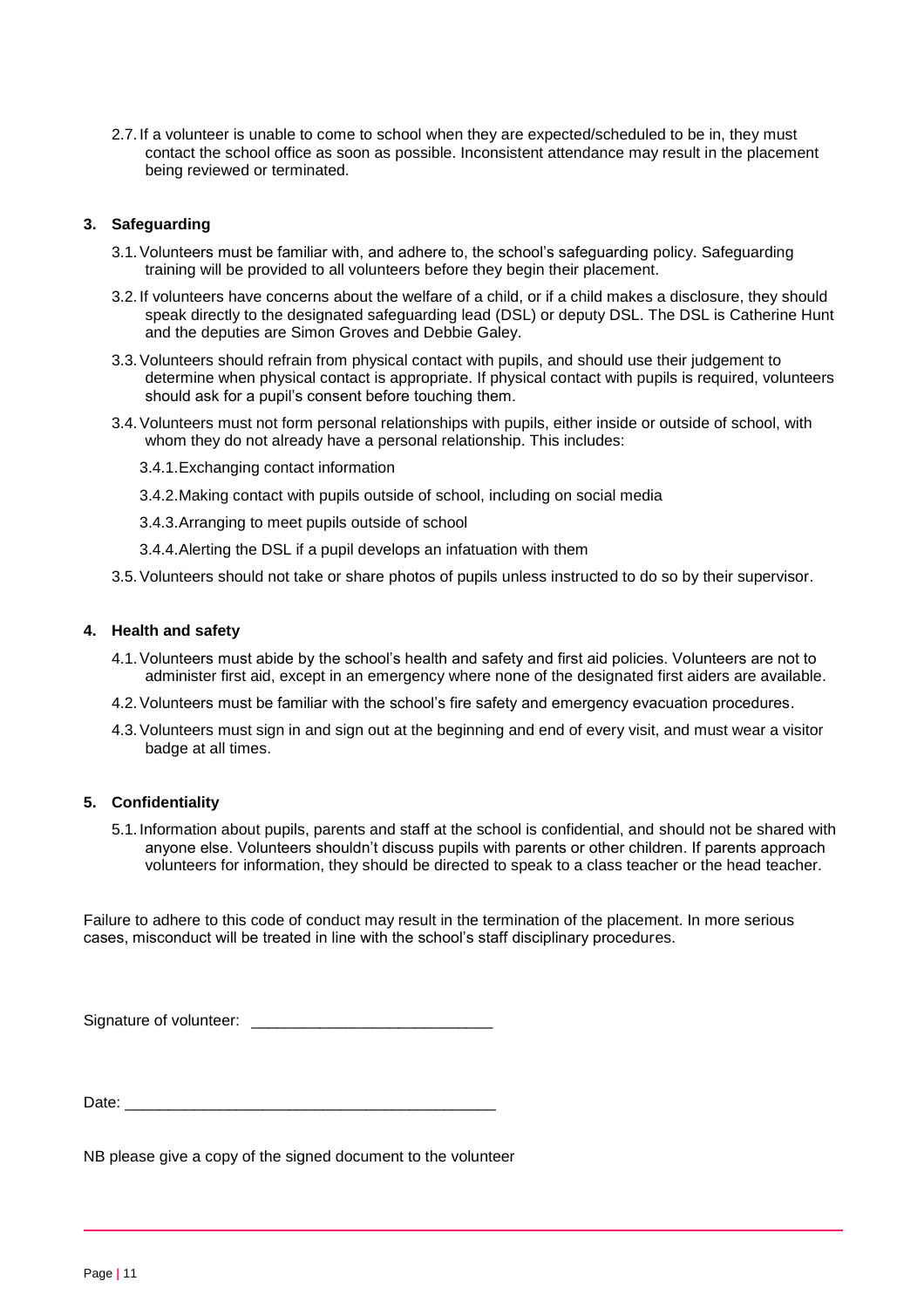# Appendix 3: Volunteer Procedure

# **St Francis' Catholic Primary School: Volunteer Procedure**

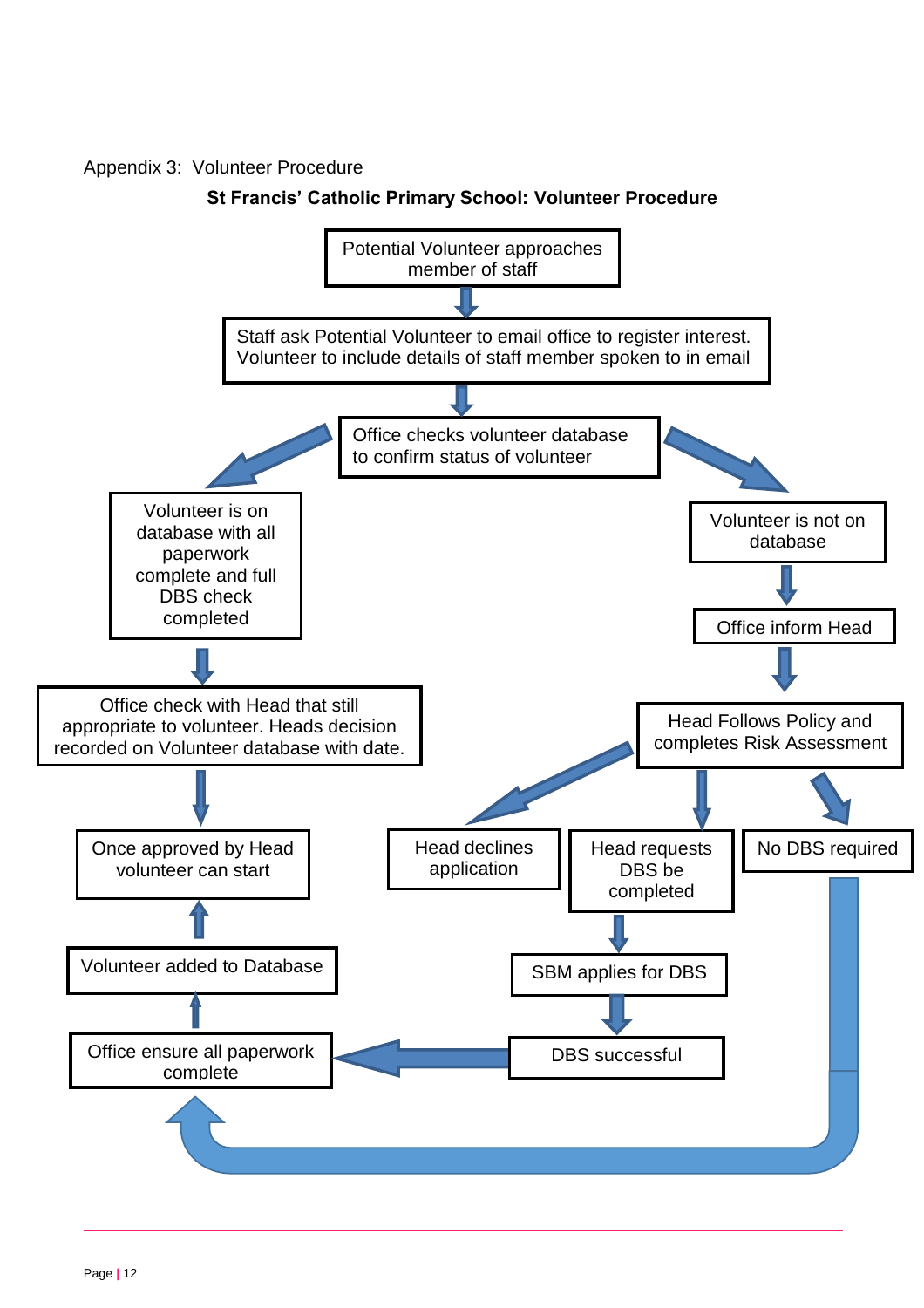# **Volunteer Handbook St Francis' Catholic Primary School**

St. Francis' **Catholic Primary** 



**Our school is committed to safeguarding and promoting the welfare of children and expects all staff and volunteers to share this commitment.**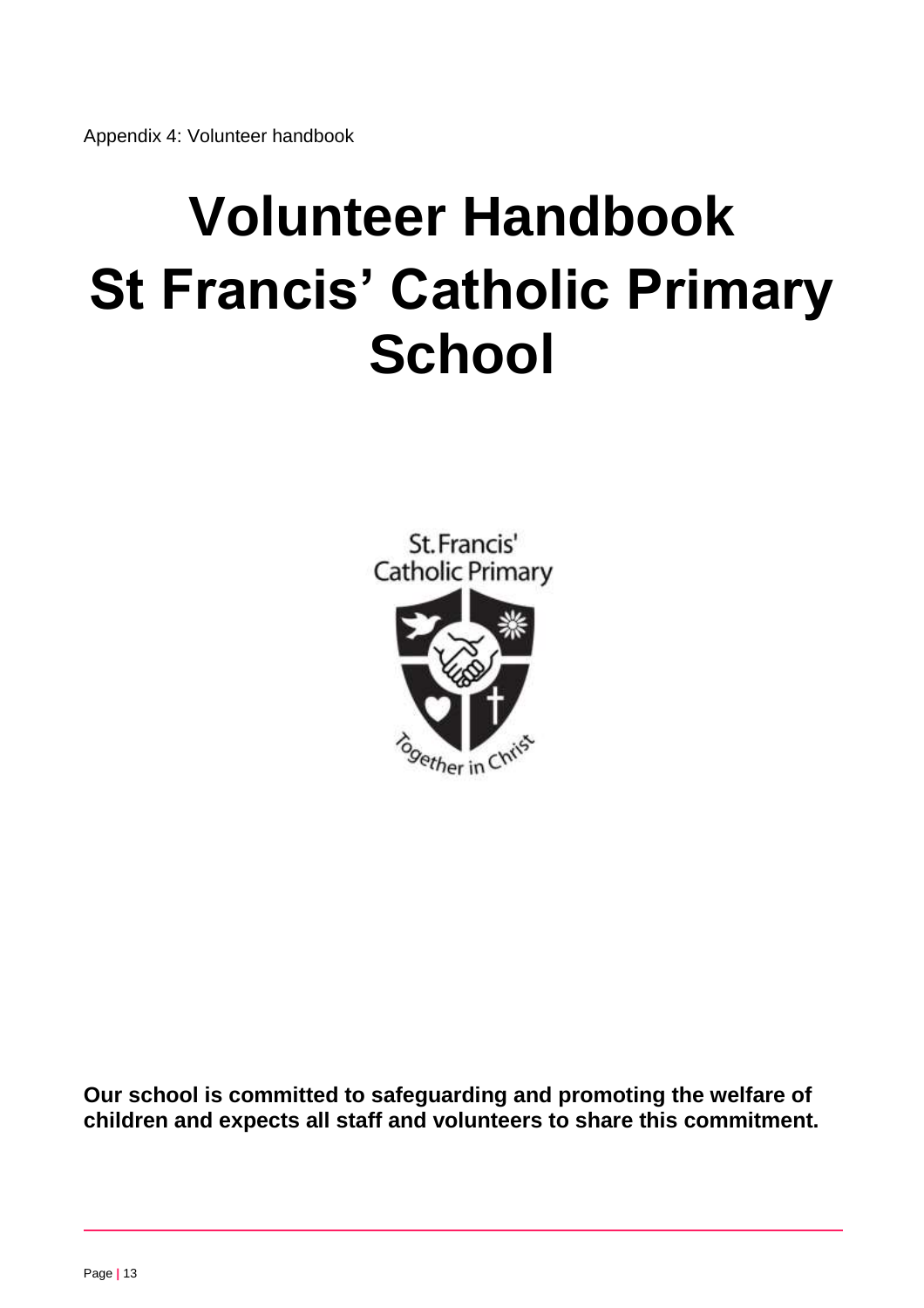Welcome and thank you for volunteering to help in our school. The staff and children really appreciate your offer of help and are looking forward to working with you. We value all offers of support as volunteers greatly benefit the children's learning and enrich their school experience.

This Volunteers' Handbook provides you with useful details of school life which we hope will help make you feel welcome and valued. If there is anything that you need to know, please feel free to ask a member of staff - they will be pleased to answer any questions. We hope that you will enjoy the time that you spend with us.

We recognise that all people are different and that some people face prejudice and discrimination on the grounds of gender, race, disability, sexual orientation, age and culture. This school is a community which upholds gospel values and where every person is equally valued; in turn we expect everyone here to support and promote equal opportunities.

All activities that our volunteers carry out are subject to careful and thorough risk assessment in order that we keep our children and our school environment safe. It is a government requirement that a DBS (disclosure and barring service) check be carried out for people working in certain activities involving contact with children. Depending on the result of our risk assessment, we may ask you to fill in a form and give us documentation such as proof of identity so that a DBS check can be completed before you start volunteering with us.

This is normal procedure for **all adults** who work in our school.

We do hope you enjoy your time with us!

# **Who we are and how to contact us:**

School phone number: 01275 855373 Email address: office@stfrancispri.org Website: www.st-francis.n-somerset.sch.uk Head Teacher: Mrs Catherine Hunt EYFS/KS1 Phase Leader: Mrs Debbie Galey KS2 Phase Leader: Mr Simon Groves Business Manager: Mrs Anne-Louise Lumsden

If you cannot attend a session for any reason, please inform us as soon as possible either by email or phone so that we can make alternative plans.

Please sign in at the main reception desk on every visit as a volunteer and sign out as you leave.

# **All things Practical…**

- Tea and coffee is available in the staffroom please help yourself, but hot drinks must not be taken out of this area
- Adult toilets are located on the corridor to the staffroom
- Ask your teacher to keep your belongings in the classroom or leave them in the staffroom
- Mobile phones may **only** be used in the staffroom, away from children. This is an essential safeguarding requirement
- If a child is hurt or tells you that s/he does not feel well, immediately ask a member of staff for assistance. For health and safety and legal reasons, please do not attempt to move a child or administer any kind of first aid.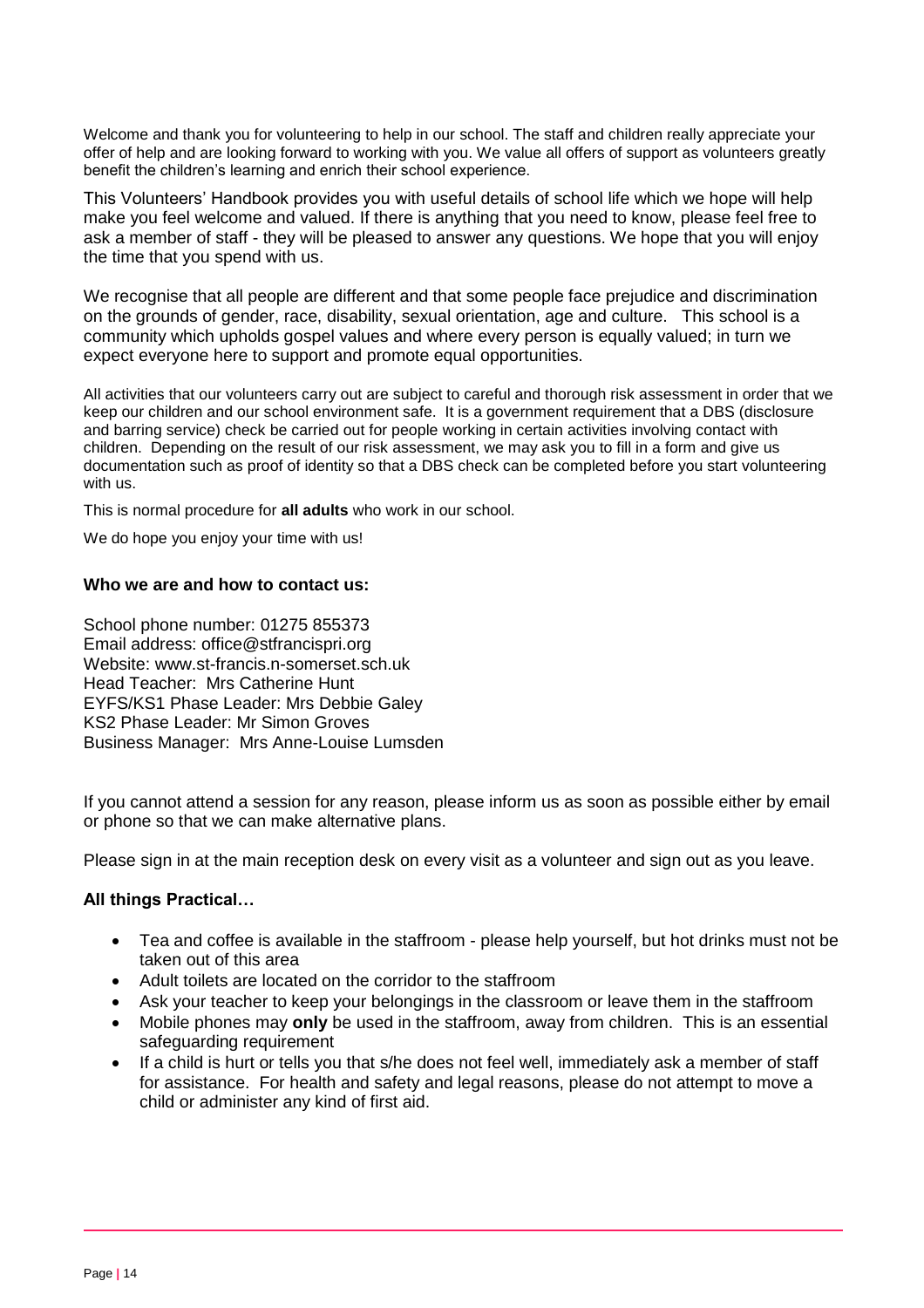# **Confidentiality:**

During your time in school, you may read confidential information or a teacher may share sensitive information with you about a child. This is to enable you to best support the children you may be working with; **please ensure that this is not shared with anyone else, in or out of school.** 

# **Behaviour Management:**

The school operates a positive behaviour management policy and emphasis is put firmly on recognising children's good behaviour. We expect all children to be polite and treat all members of the school community with respect at all times. No volunteer is expected to deal with poor behaviour. Please do not hesitate to ask for help, rather than dealing with a difficult situation yourself.

# **Keeping Children Safe:**

If a child shares a confidence with you that causes you any kind of concern, you must explain to the child that you need to talk to a trusted adult in school about what has been said. Never promise to keep any secrets. ALL concerns must be reported to the class teacher as soon as possible. Please do NOT ask the child any questions to ascertain facts or make any comments. If you are unable to speak to the class teacher please ask at the office to speak to the head or the designated deputy safeguarding leads (Mr Groves/Mrs Galey) **before you leave your volunteering session.**

**If you have a safeguarding concern about another volunteer or a member of staff, please speak to the head teacher or Phase Leaders in their absence.**

# **If you have a concern regarding the headteacher, please contact the Chair of Governors (cog@stfrancispri.org).**

*Keep yourself safe from allegations. Don't exchange any personal details with the children, make sure that you're never in an enclosed space on your own with a child, don't take any photographs and don't approach any of the children if you see them out of school.*

# **Tips for working with children**

- Always try to be fair
- Praise the children and always try to find something positive to say about a child's work
- Listen carefully and with interest in what the children have to say
- Be patient and let the child 'have a go' him or herself, sensitively helping where necessary
- If you are unsure about something, always ask a member of staff

# **Helping with Reading**

Give the child all your attention, show real enthusiasm for the book the child is reading, ask lots of questions and do lots of talking! If the child gets 'stuck', here are a few tips that might help:

- try sounding out the word (phonics)
- look for words within words
- use picture clues
- skip the word, read on and come back to it